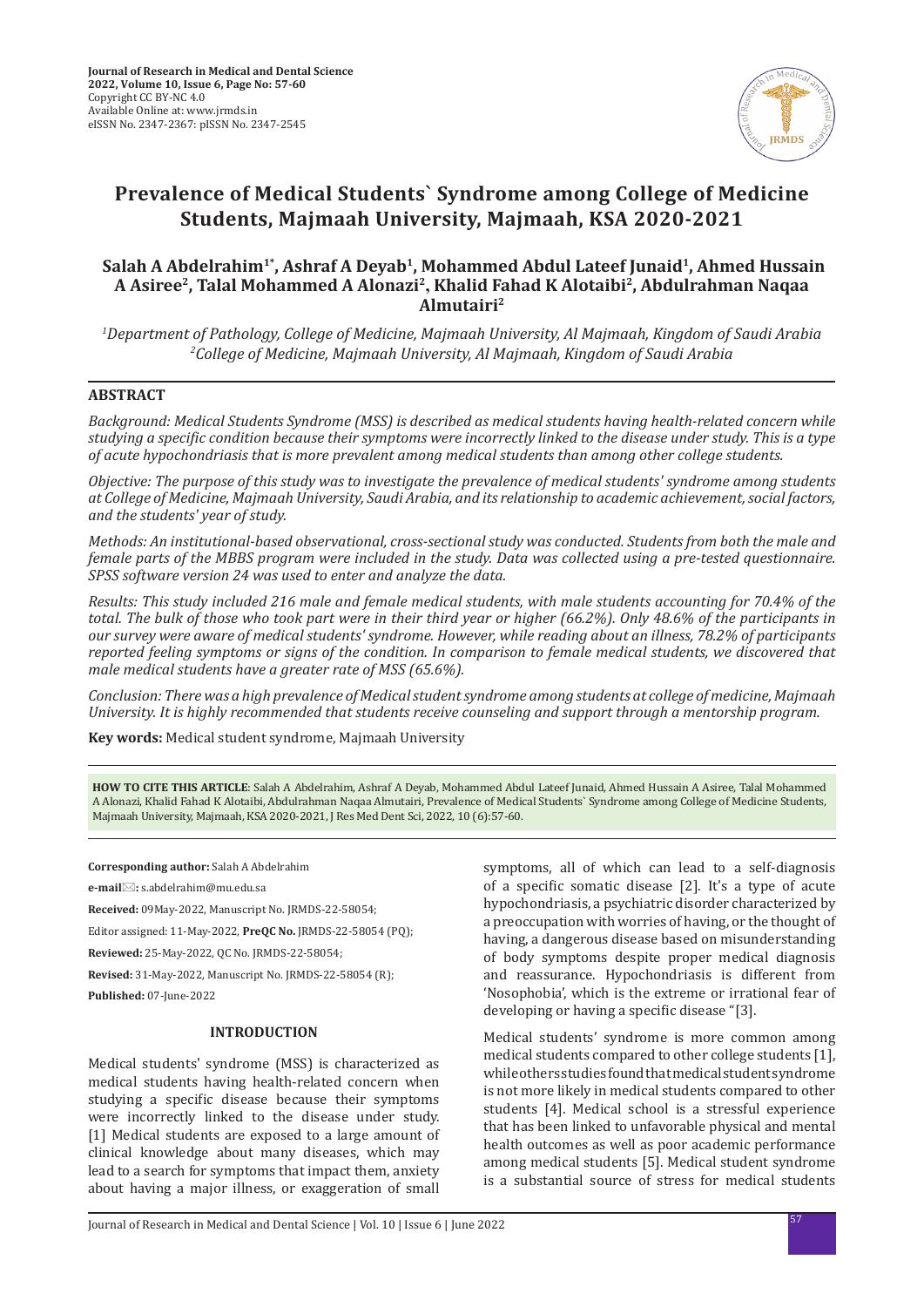during their undergraduate career, and it has an impact on their academic performance [6,7].

According to studies, medical schools put students under a lot of psychological stress because of the quantity of work they have to do, the stress of exams, the anxiety connected with new clinical encounters, and the competitive environment [8,9].

Stress is hypothesized to alter symptom detection by increasing physical sensations as a result of autonomic activation, making people more aware of their physical status. Knowledge is also suggested to influence symptom interpretation by encouraging medical students to realize how thin the border between health and illness can be, as well as to re-conceptualize previously ignored symptoms in the context of newly acquired knowledge [10].

Another factor unique to medical students is the intensive clinical and preclinical exposure to medical information. This knowledge is assumed to influence symptom perception through the expectations and sickness beliefs that arise as a result of it, resulting in 'selective attention' to specific physical sensations and locations [11,12].

According to some studies, the medical student syndrome has two components: the first is cognitive, which includes the suspicion that the student has the ailment under investigation, and the second is distress, which includes the fear and concerns caused by the cognitive component [13].

Few studies points out that, the distress component was most prominent in first-year medical students before becoming insignificant in senior year students. The cognitive component, on the other hand, was present in all cohorts as they progressed through medical school [13,14]. The less obvious distress component in medical school's senior years could be explained by the maturity that comes with moving through medical school and a greater understanding of medical information than in previous years [12].

There are numerous publications on MSS in the literature from all over the world, but there are just a few research on MSS in the Majmaah, KSA region, which demonstrated that the prevalence of the medical student's syndrome varies and has an impact on student performance. The goal of this study is to determine the prevalence of medical student syndrome among students at college of medicine, Majmaah University, as well as to understand how it affects students' performance and its relationship to gender, maturity level, and level of medical expertise.

#### **METHODS**

An observational, cross-sectional, institutional-based study was conducted to find out the prevalence of medical students syndrome among students of College of Medicine, Majmaah University 2020 – 2021. The study included all students from the male and female sections, registered in five consecutive years of MBBS program.

The research was carried out at Majmaah University's College of Medicine in Al-Majmaah, Saudi Arabia. This location is around 189 kilometers north of Riyadh, Saudi Arabia's capital. The College of Medicine is located on the main campus of the university in Majmaah city. Simple random sampling technique was considered with complete enumeration of all students in the college of medicine, all the students were listed in one list and were numbered according to their academic year.

Data was collected using a pre-tested questionnaire. The data was input and processed using SPSS version 24 software, and statistical analysis was used to determine the prevalence of medical students' syndrome among students. The data was analyzed using descriptive statistics (frequency and standard deviation). For qualitative data, the chi-square test was used to determine group comparisons, with a p value of less than 0.05 was considered significant.

#### **RESULTS**

This study included 216 male and female medical students, with male students accounting for 70.4% of the total (Table 1). 66.2% of those who took part were in their third year or higher (Table 1). Only 48.6% of participants in our study were aware of medical student's syndrome (Figure 1).

78.2% of individuals reported feeling symptoms or signs of an illness after reading about it, 31.9% of participants who felt symptoms and signs were explored further, and just 12% of people who experienced symptoms or signs consulted a doctor or psychiatrist and only 2.8% of the individuals took medicine for their symptoms and signs (Table 2).

It was also observed that male students experience symptoms or signs of an illness after reading about it (65.6%) more than female students, and that 70.4% of those who experienced symptoms or signs were in their third year and above (Table 3).

Furthermore, the majority of those who sought a doctor or psychiatrist after experiencing symptoms or signs of an illness after reading about it were in their higher years of study (Table 4). Figure 1 shows that 48.6% of participants were aware of medical student's syndrome, while the remainder was unaware.

## **DISCUSSION**

A total of 216 medical students took part in the research. 70.4% of them were male pupils. The majority of participants were in their third and subsequent years, which could be because they learned more about the

| Table 1: Participation according to gender and year of study. |  |
|---------------------------------------------------------------|--|
|---------------------------------------------------------------|--|

|             | Year of the study |  |    |    |  | Gender |    |       |
|-------------|-------------------|--|----|----|--|--------|----|-------|
|             |                   |  |    |    |  | м      |    | Total |
| Participant | 36                |  | 63 | 48 |  |        | 54 | 16    |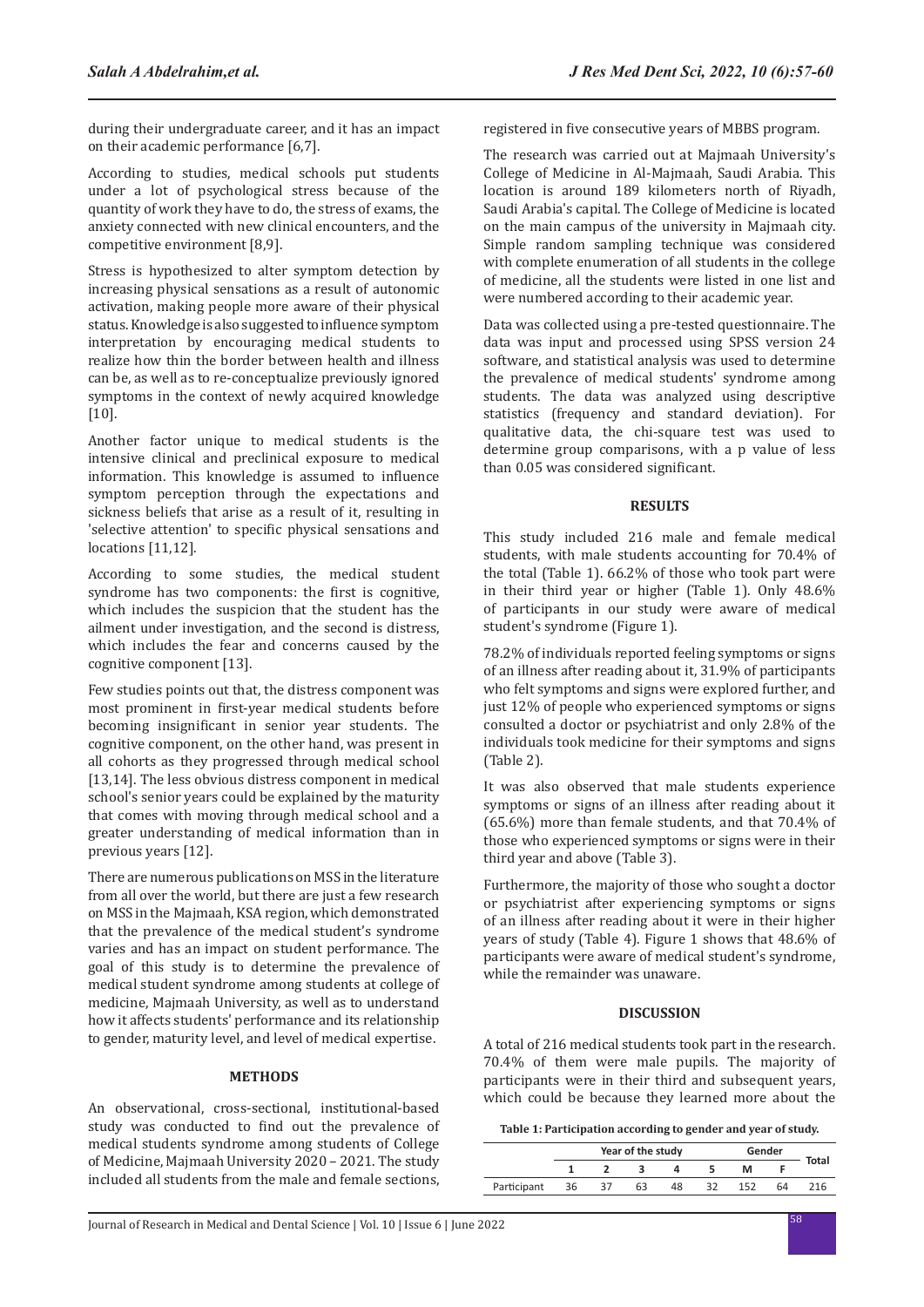|                                                       |    |                                 |              |      | Table 2. Determinants of ineurcal student syndrome. |                                      |    |       |                                            |     |                       |  |
|-------------------------------------------------------|----|---------------------------------|--------------|------|-----------------------------------------------------|--------------------------------------|----|-------|--------------------------------------------|-----|-----------------------|--|
| Feeling signs /symptoms<br>when reading about disease |    | Duration of felt signs/symptoms |              |      |                                                     | Responses to felt signs/<br>symptoms |    |       | Visited doctor with felt<br>signs/symptoms |     | Taking<br>medications |  |
| Yes                                                   | No | <b>Minutes</b>                  | <b>Hours</b> | Days | Ignore                                              | Investigate                          |    | Yes   | No                                         | Yes | No                    |  |
| 169                                                   | 47 | 77                              | 67           | 72   | 147                                                 | 69                                   |    | 26    | 190                                        | 6   | 210                   |  |
| <b>MSS</b>                                            |    | Year of study                   |              |      |                                                     |                                      |    |       | Gender                                     |     |                       |  |
|                                                       |    |                                 |              |      | 3                                                   | 4                                    | 5  | м     |                                            |     | <b>Total</b>          |  |
| Yes                                                   |    | 26                              |              | 24   | 46                                                  | 42                                   | 31 | 111   |                                            | 58  | 169                   |  |
| N <sub>O</sub>                                        |    | 10                              |              | 13   | 17                                                  | 5                                    |    | 41    |                                            | 6   | 47                    |  |
| P. Value                                              |    | 0.006                           |              |      |                                                     |                                      |    | 0.004 |                                            |     | 216                   |  |

|    |    |           |               |    | p. Value |  |
|----|----|-----------|---------------|----|----------|--|
|    |    |           |               |    | 0.243    |  |
| 36 | 35 | $-$<br>56 | 40            | 23 |          |  |
| 36 | 37 | 63        | 48            | 32 | 216      |  |
|    |    |           | Year of study |    |          |  |



**Figure 1: Knowledge of participants about MSS.**

patients' conditions and management, these finding were in accordance with previous researches]. Only 48.6% of the medical students who took part in this study were aware of medical student's syndrome, a finding that has previously been reported in the literature [2]. However, majority of participants (78.2%) reported feeling symptoms or signs of a disease when reading about it. Other research in the literature supported our findings, reporting that MMS was found to be prevalent in 70% to 80% of medical students. In contrast to these findings, prior research of medical students in Saudi Arabia found that the overall prevalence of MSS was just 3.4%. Our research highlighted that most of the participated medical students (68.1%) with feeling of symptoms or signs of a disease when reading about it ignored their condition and only 31.9% underwent further investigation. Only 12% of those who had these feelings consulted general practitioner or psychiatrist, and the majority of them were senior level students. The reason for this is that students in these years are more clinically oriented, learning more about disease pathology and patient examinations, whereas students in their first two years have little clinical exposure. Similar findings were observed in previous studies, while few other studies were contradictory to our findings whose observation showed higher percentage in students of initial two years of medical education.

Another significant finding observed in our study was

the association between feeling of MSS and gender. We found that male medical students have a greater degree of MSS than female medical students. This finding could be explained by the fact that a larger number of male students participated in this study. Other studies that revealed female predominance contradicted our findings. The feeling of symptoms or signs of an illness when reading about it was found to have a strong relationship with the year of study in our research. We observed that the majority of medical students with these attitudes were in their third and subsequent years of study, and that most research conducted in Saudi Arabia and other countries supported our findings [23, 25]. However, some researchers found a larger percentage of students with MSS in the first two years of medical school and that the percentage decreases as the students get older, these observation were contradicting our findings [14-25].

#### **CONCLUSION**

Medical Student Syndrome was prevalent among students at college of medicine, Majmaah University, particularly among male students in their third and fourth years.

#### **RECOMMENDATIONS**

Counselling and supporting of medical students through the mentorship program is highly recommended in order to decrease the prevalence rate of Medical Student Syndrome.

We also recommend that future research be carried out which should include a larger study population by allowing students from other universities from other parts of Saudi Arabia to participate. This will aid our understanding of regional disparities and also will provide a more in-depth look at the Medical Student Syndrome across students at various levels of study.